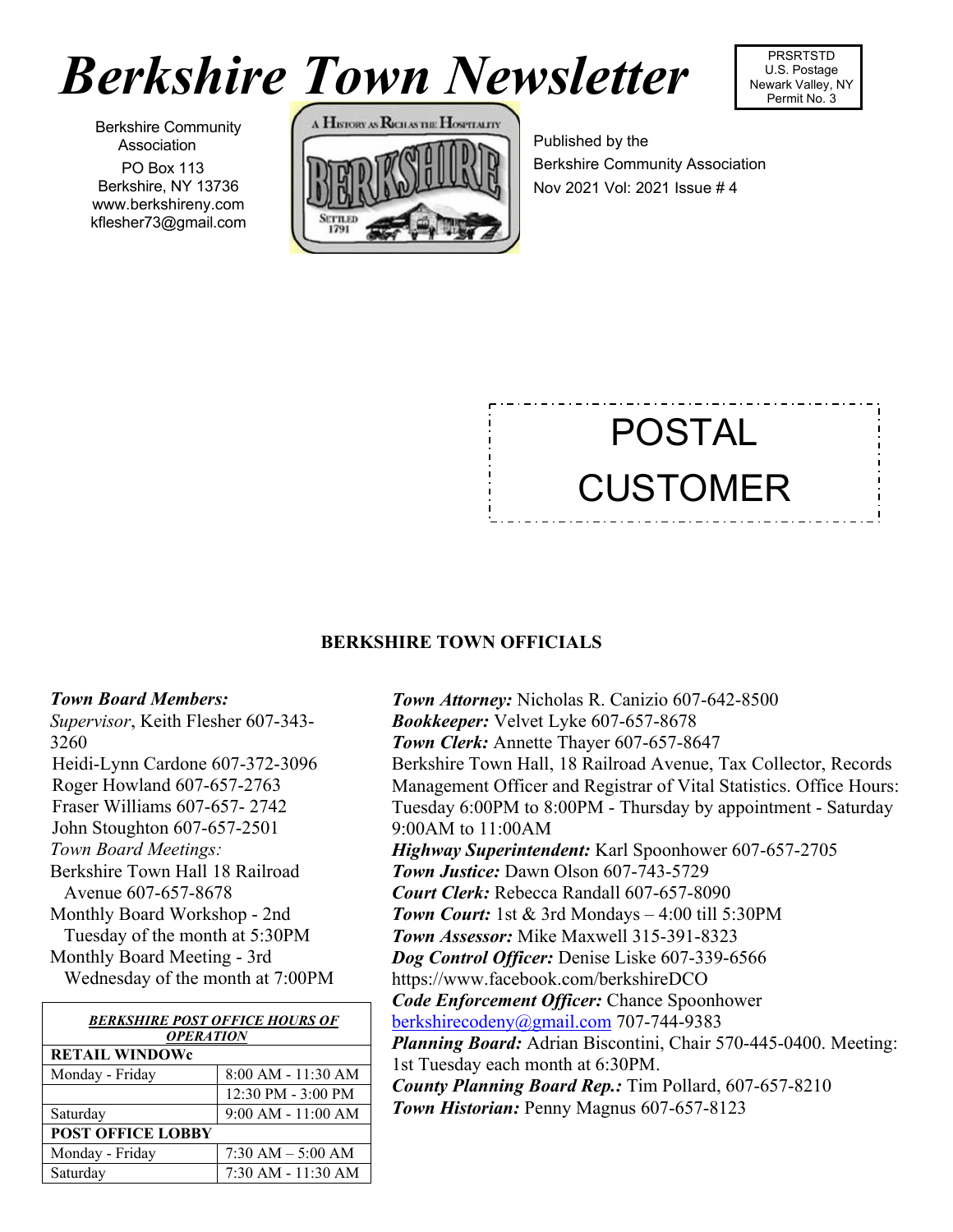*SUPERVISOR'S NOTES:* Hello residents of Berkshire! We have made great progress on Creekside Park. We are looking forward to having the pavilion and park available for residents to use for special occasions and celebrations. Stay tuned for information regarding reservations. We would like to thank all of those that have donated time, effort, materials, and labor to make this project possible. We are updating the Town website. When finished we will have a modern and user-friendly site. It is budget time. This year the Town will be seeking the maximum increase in taxes that the NYS Comptroller's office will allow. This will be an approximate raise of 4.2% over previous years. The reason for this raise is the cost of contracting out ambulance service for the Town. The board has not raised taxes for many years, but we do not have a choice with the high cost associated with the EMS contract. We will be holding a budget meeting in the very near future and encourage you to attend for more information and to voice your opinion. As always, I thank you for allowing me to serve you and invite you to attend our regular board meetings on the 3rd Wed. of each month at 7PM, or to contact me at 343-3260 with any concerns, questions, or comments. *Keith Flesher, Town Supervisor*

*BERKSHIRE HIGHWAY DEPARTMENT NEWS:* We are ready for winter, but I hope we do not get as much snow as we have had rain. We stockpiled plenty of sand back in the spring and early winter and our snowplow equipment is all in good shape. We are looking to replace our aging pickup with something slightly larger (maybe a 1 ton) to better handle the snowplowing chores. The excavator is working again, but like so many things these days, having trouble getting parts we need to get it back in top shape. Repaired the bridge understructure on Jewett Hill and fixed the troublesome culvert problems on the south section of Ford Hill. I want to thank you for your unwavering support over the last 21 years as your highway superintendent. I am proud of everything my team and I have accomplished and the amount of money we have saved our town's residents over the years. The time has come for me to pass the torch on to the next generation and enjoy my time in retirement. As of December 31, 2021, I will officially retire from the town of Berkshire. Be sure to vote in the next election on November 2. It is important to make your voice heard and remember that every vote counts. *Karl Spoonhower*

*BERKSHIRE COMMUNITY HALL***:** Activity at the Community Hall is rapidly returning to pre – Covid levels. Youth activities such as cheerleading, and school sports practices are using the second floor almost daily. The library has also resumed some children and family activities in the Hall and the Helping Hands Food Pantry continues their busy distribution schedule. Tioga Opportunities is restarting some of their counselling programs and use by individuals and groups is increasing. Although the Hall is virtually fully functional, the Berkshire Community Association continues to seek improvements. Some of the projects being considered are the installation of solar power; improved insulation and new windows for the second floor. It is truly exciting to see this historic treasure rise from the brink of destruction after 55 years of abandoned neglect, to a unique, attractive, and functional facility available to the residents and organizations of Berkshire and surrounding areas. Consider getting involved in and helping your community by becoming part of this worthwhile, exciting venture. Being active in BCA requires very little of your time and seeing the results is truly rewarding. For more info contact Fraser Williams, ph 607-657 2742, email [fraserw1937@gmail.com](about:blank) or Skip Hartwig ph 607657-8418, email [skhartwig@frontiernet.net,](about:blank) or any of the BCA Directors. *Fraser Williams*

*TAX ASSESSOR NEWS:* The renewal exemption notices will be going out by the end of the month for Agriculture and Senior Citizens. The Senior Citizen is for property owners over 65 whose income is under a total of \$24,000 a year. This income included all Social Security/Pensions/Annuities etc. Also, all property owners who turn 65 before 12/31/2022 need to file for the Enhanced Star before 3/1/2022. The income limit for Enhanced Star is \$90,000 a year. I will post on the renewal forms when I will be in the office, please wear a mask to keep all of us safe. If you have any questions, please call me or text at 315-391-8323 or

 $maxwellappraisal1954@gmail.com$ . Exemptions for Agriculture and Senior will be mailed out in late October with dates and times when I am available in the office. *Mike Maxwell*

#### *DOG CONTROL OFFICER***: WINTER HEALTHY DOG TIPS**

- Outdoor Sheltering A doghouse should be 2" from the ground, waterproof and size appropriate - the dog needs to be able to stand up, lie down and stretch out without touching the sides or roof but not too large that it can't retain its own body heat. Please be sure to have a windbreaker on the entrance during the winter months. It is recommended to utilize wood homes versus plastic homes as it is more weather resistance as well as straw or wood shavings since blankets and beddings tend to hold the moisture which decreases a dog's body temperature.
- Food & Water Access to water should always be provided as well as adequate food - dogs will need more calories in the winter to accommodate for their increased need for body heat.
- Ice Keep the hair trimmed between their paws to reduce the risk of ice retention which increases their risk for frostbite and hypothermia.
- Salt  $-$  It's recommended to keep the dog off the sidewalks, driveways, and roads whenever possible where salt is utilized to melt ice – preferably walking them on the grass or snow to prevent chemical burns to their paws. These toxic chemicals can be ingested by the dogs licking their paws – prevention is achieved by wiping the dog's paws when coming back inside.

• **TIOGA CTY HEALTH DEPT & STRAY HAVEN RABIES**  VACCINATION CLINIC SCHEDULE November 14th, 2021 (Time To Be Determined) @ Stray Haven – 194 Shepard Road, Waverly ,NY **LOST/FOUND DOGS** - If you have lost or found a dog - please contact the Berkshire Dog Control Officer ASAP 24/7  $(a)$  (607) 339-6566. The DCO can aid by being a contact for any potential sightings and sharing information as you search for your dog. Keep in mind that most individuals that retrieve a lost dog contact the Dog Control Officer immediately - so let's bring your dog home quickly & safely before transport to Stray Haven should happen. AND please remember to license your dog & affix their ID tag to their collar - especially in emergency situations this will allow for immediate identification and initiated contact of the owner - as well as it is mandated by the Town of Berkshire Local Law. **Happy Holidays to All The Fur Babies Out There & Their Families!!** *Denise Liske, Dog Control Officer* 607-339-6566 [https://www.facebook.com/berkshireDCO](about:blank)

*TIOGA COUNTY RURAL MINISTRY*: Dear Friends of Tioga County Rural Ministry (TCRM), I am writing this note to let you know that as of November 1, 2021, I will no longer be directly working for TCRM. This decision was made by me reluctantly due to an increase in responsibility in my personal and professional life. If you noticed I wrote directly working for the Ministry as I hope to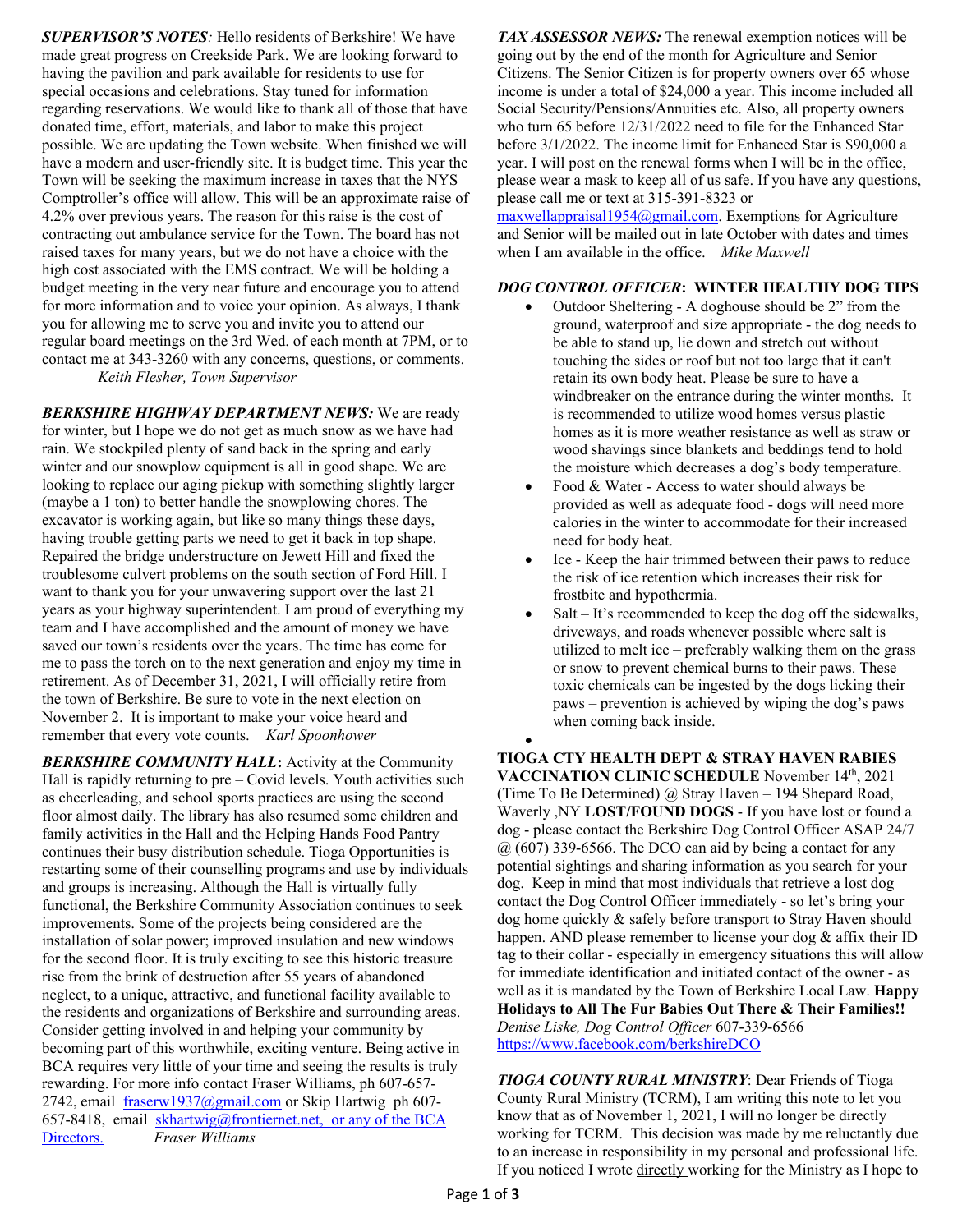continue being available to help with TCRM projects in our Northern Tioga Territory, either directly with the Ministry, or, through the 1st Congregational Church of Berkshire where I currently pastor. I have enjoyed helping folks in our region through the ministry in financial aid, sneaker and snow boot distributions, Spring clean-up, Car repairs, etc. etc., and in some form hope to continue doing as such. Much of what I accomplished here in Newark Valley, Berkshire, and Richford would not have been possible if it were not for being able to partner with folks like you, either by directing those in need to me, or, by helping me and TCRM directly with the differing outreaches we did, especially with the sneakers and boots. My leaving in no way affects the desires and goals of Tioga County Rural Ministry in continuing to reach out to those in need in Northern Tioga County. Be advised November 1st my contact information through TCRM will no longer be active. If you need to reach TCRM, please call Alycia Anthony, Human Service Aide at the main office in Owego @ 607-687-3021. In closing I would like to share a couple stories about how I (TCRM), partnering with you, was able to help a little girl get a much-needed pair of glasses. Not an expensive investment nor hard to arrange, but it made all the difference in this girl's life, her family, and for her education. Another situation was when we were able to help a divorced mother of 2 children with a baby on the way keep her house warm. These are just 2 memories I will carry with me as I look fondly back on my journey with Tioga County Rural Ministry. Thank you, and God Bless, *Paul M. Kunik* (MY number at the 1st Congregational Church is 607-657-2677

*NORTHERN TIOGA NEIGHBORS NETWORK***:** NTNN Lives On! Northern Tioga Neighbors Network will continue providing transportation to Northern Tioga County's seniors and those who need a ride to a doctor's appointment, pharmacy, or grocery store. Thanks goes out to your neighbors who stepped up and volunteered to be on their Board of Directors! The newly appointed Board is as follows. Kate Krasileva (Berkshire), President; Jamey Remaley (Newark Valley), Vice President and Public Relations; Janice Merrill (Richford), Treasurer; Noah Hendricks (Berkshire), Archivist/Records. John and Barbara Schwartz and Dick Harrington retire from Board membership but remain involved in an Advisory capacity. We need more Board members, please volunteer to help! If you can attend a monthly Board meeting, had your COVID-19 vaccination, and have a concern for the well-being of elderly and others who need transportation in our communities, please contact KateKrasileva@gmail.com or leave a message at 607-657-2823. NTNN continues to require at least 3 days advance notice to secure a ride, and to follow our COVID-19 Policy – vaccination and wearing a mask during transport. NTNN is NOT for emergency transportation. To volunteer to be a driver (mileage reimbursed), or to schedule a ride, please leave a message at 607-657-2823 and someone will get back to you. The Spirit of Volunteerism is alive in Northern Tioga County!

#### *BERKSHIRE HISTORIAN:*

The Historian's Office, located on the second floor of the library, is the place to learn about the people and places that shaped our town. We recently added a large worktable, two chairs, two laptops, a printer/copier and Ancestry.com to our space



thanks to a grant from the William G. Pomeroy Foundation. Contact

Penny Magnus, Town Historian, at 607-657-8123 for information or to donate items for our historical records.

*BERKSHIRE FREE LIBRARY***:** There is a lot of autumn in the air at the Library. Hard to believe that our summer program flew by so fast. We were proud that our children read over 20,000 minutes (333 hours) this summer and we gave out over 300 "grab and go" activities and books for home. Thank you to the Tillers and Toilers for all the summer flowers. What a fun summer! We thank all our supporters that have contributed to our fundraiser so far. By supporting the Library, we can continue to support the community. Our average book circulation is a 1,000 books a month which translates into about \$35,000 of free community resources each month and \$420,000 per year in just books. Wow! Not bad when you can access these free resources with your library card. Your library card will also get you access to [Ancestry.com,](about:blank) Heritage Quest online, digital books, audiobooks and more. You can apply for a card at the Library or online. Call for more information. 607- 657-4418. Children's Storytime continues Tuesday mornings at 10:30 AM and our Craft group meets at 11:00 AM on Thursday morning. Additionally, check out our Library website [\(www.berkshirefreelibrary.org\)](about:blank) for information on our Ancestry Workshop coming in November. Please call or email for more information. Happy Fall! [berkshirefreelibrary.org](about:blank) Facebook Berkshire Free Library 657-4418 *Fran Miller, Director*

*EVERGREEN CEMETERY:* Evergreen Cemetery will be closed to vehicular traffic for the winter sometime in early November. Lot holders will be able to park on Lock Road and walk to their plots until the cemetery is reopened next spring. Lot holders are encouraged to clean up plots before cold weather, utilizing the barrels provided. We want to thank Brett Welch and his crew for the great mowing job done this year, especially with the challenges<br>presented with so much rain. Maurice Stoughton, Preside presented with so much rain. *Maurice Stoughton, President*

*CODE ENFORCEMENT:* Code work in the town has been steady this fall. If you plan to update or install new heating systems before winter, check with me if you have any questions or concerns or to pick up a permit. I've been busy with finishing up the New York State Code Enforcement Officials training. This online training has been 6 weeks in total. This training has been very educational to understanding the depth and reasons for code in 2021. The safety of your home, businesses and community is important. *Chance Spoonhower*

*BERKSHIRE RECREATIONAL COMMITTEE:* An Update A lot of progress has been made since our late report. Two of three sections of the walkway, the center and southern loops, were installed by David Black's crew in late August. Now the Berkshire Creekside Park is beginning to look like a real park! And residents are already taking advantage of it, some walking, some jogging, others biking and skateboarding, and others with strollers and

wheelchairs. There have even been people launching their kayaks into Owego Creek from the park.

Brett Welch has been mowing and Chance Spoonhower did some tree and brush



trimming on either side of the park entrance. This will make the area look neater and will also allow better coverage for the surveillance cameras installed on the Town Hall. The railroad cars